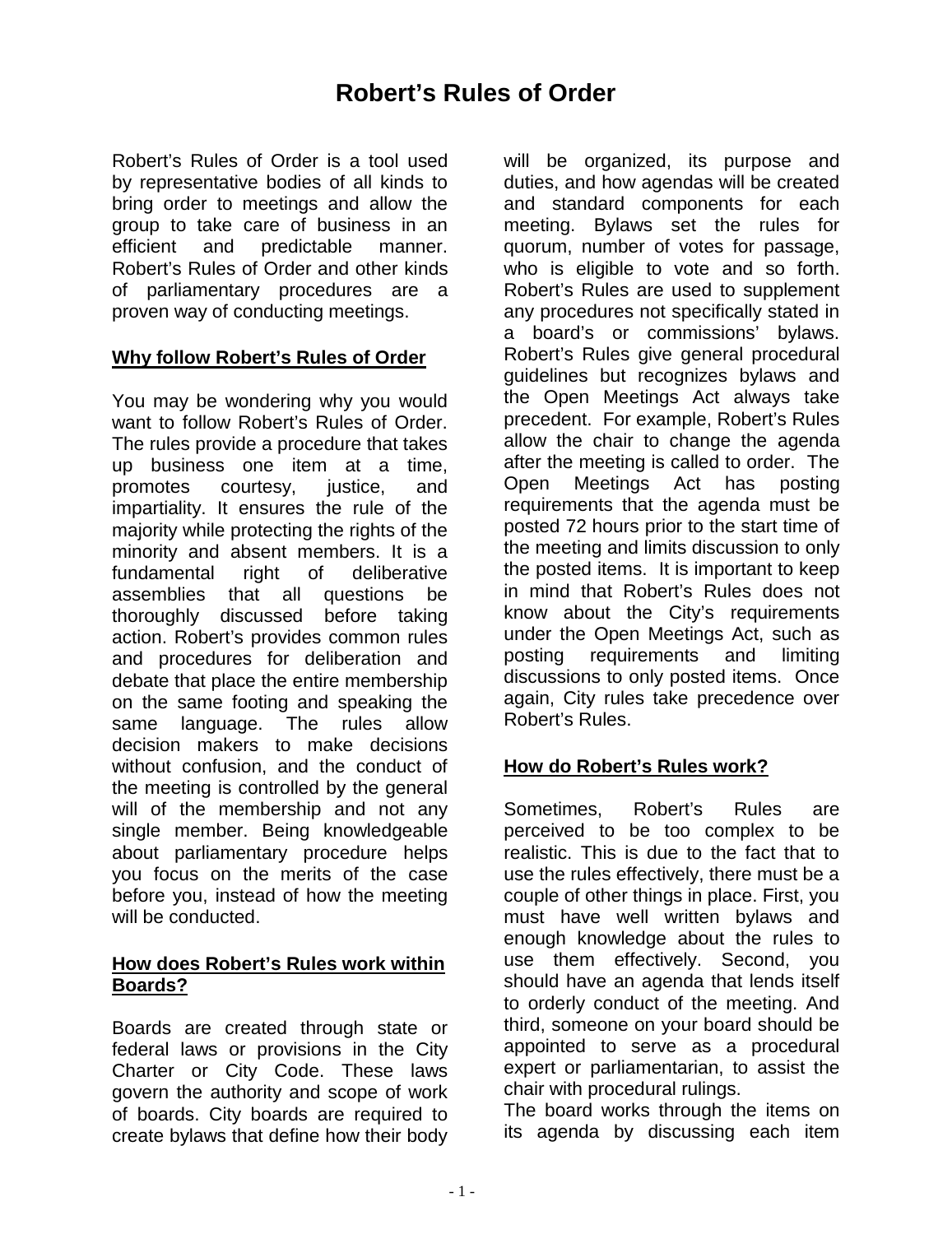posted. The board takes action on an item through a series of motions. Motions are designed to ensure that every item is addressed in an orderly fashion. A motion is a proposal on which the entire membership can take an action or a stand on an issue.

Individual members can participate in a meeting through stating motions, debating motions, amending motions, and voting on motions. There are four basic types of motions: main motions, subsidiary motions, privileged motions, and incidental motions. However, most boards only deal with main motions.

The purpose of the **main motion** is to introduce items to the membership for their consideration. Chairs should not allow discussion of any item until a motion has been brought forward. Also, the chair must insist the main motion makes sense. The chair can help this by restating the motion in the affirmative. For example, a motion like, "The motion is to set the date for the holiday event to December  $10^{th}$  is in the affirmative. Saying, "The motion is to not set the date for the holiday event to December 10th" is not stated in the affirmative.

It is the responsibility of the chair to make sure any motion is clearly stated for the record. Once a motion has been made and seconded, it no longer belongs to the person who made the motion. It is owned by the entire body. The body can discuss it, amend it, or vote it up or down. The person who made the motion earns the first right to speak to the motion.

There are six steps in handling a motion that is approved without amendments:

- 1) A member seeks to be recognized, and once recognized, states the motion.
- 2) Another member seconds the motion.
- 3) The chair states the motion and that it has been seconded.
- 4) Members discuss the motion (beginning with the person who made the motion).
- 5) The chair calls for a vote after full discussion.
- 6) The chair states the result of the vote.

Here are some additional rules concerning main motions:

- 1) They cannot violate federal, state, or local laws, or your bylaws.
- 2) They cannot present substantially the same question that was rejected earlier in the same meeting or is in conflict with a motion that was passed earlier in the meeting.
- 3) The same is true of an item that was temporarily disposed of earlier in the meeting – one that was postponed or referred.
- 4) No member can make a motion when there is a previous motion under consideration.

**Subsidiary Motions** change or affect how a main motion is handled and is voted on before the main motion. Some examples are:

- Move to postpone. The motion **to postpone indefinitely** is often used as a parliamentary strategy to kill a motion for the duration of that meeting and maybe permanently. If that is not the intent of the maker, then he or she should postpone to a specific date.
- Refer the main motion to a committee for review.
- Amend a motion.
- Limit debate.
- Call for the question simply means that a member feels the item has been adequately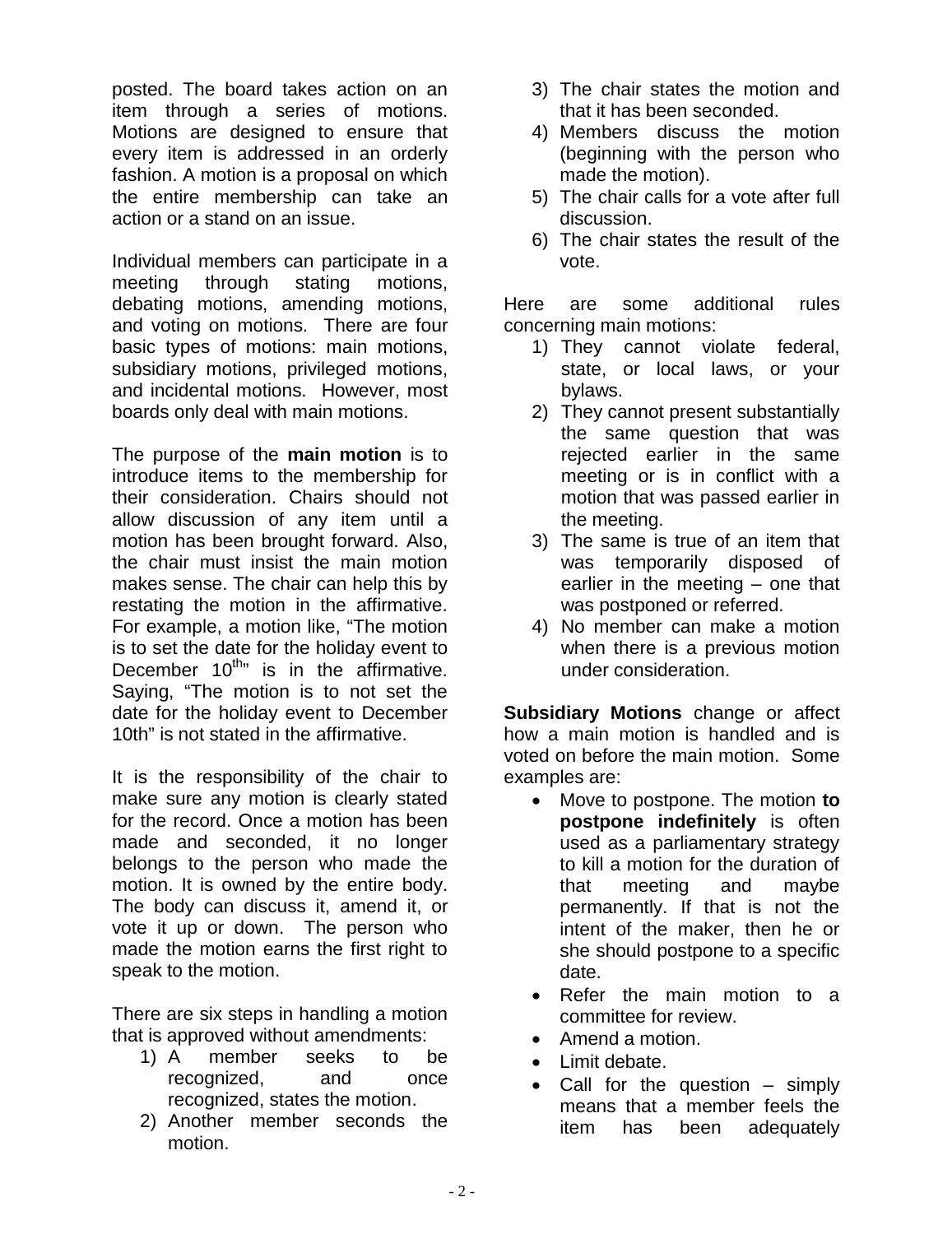discussed and it is time for a vote.

 $\bullet$  Lay on the table – means that the item will be discussed later in the same meeting. For example, you may be waiting for a particular speaker and you want to withhold discussion until he/she arrives.

**Privileged Motions** bring up items that are urgent about special or important matters unrelated to pending business. This would be a motion to recess or a motion to adjourn or to "raise a question of privilege" which could be something like a board member asking that the citizen speak into the microphone because the board member cannot hear them.

**Incidental Motions** provides a means of questioning procedure concerning other motions. It must be considered before the other motion. An example would be that a motion was made and debate started immediately. The member might say, "I would like to call for a Point of Order. I believe the motion that was made is outside the posted agenda." The chair would have to stop the meeting and rule on the Point of Order before proceeding.

The part of Robert's Rules that concerns most people is making an amendment to the motion. You should specify exactly what the amendment is. It is an amendment as long as it does not change the entire meaning of the motion. The chair should call for a vote on the amendment first and if it passes, restate the motion, as amended, and then take a vote on the main motion. If a board member wants to change the meaning, he should make a motion to substitute. A full debate on the merits of the original text and the substitute text would be held. The substitute motion can be amended. The chair would ask for a vote on the substitute motion and if

it failed, go back to the main motion. If it passes, then no vote is taken on the main motion.

Boards record agreement on motions by taking a vote of its members. There are four methods to vote.

**By Voice** – the chair asks those in favor to say "aye", those opposed "nay." Any member may move for an exact count if there is any doubt about which side prevailed. For small boards, it is recommended that the chair announce the vote by saying, "The motion carried on a 5 to 2 vote with Ms. Brown and Mr. Smith voting nay." This helps the membership know what happened because often in small groups votes are by body language.

**By Roll Call** – each member answers "aye" or "nay" as his or her name is called. This method is used when a record of each person's vote is required.

**By General Consent** – when a motion is not likely to be opposed, the chair says, "If there is no objection. . . "The members show agreement by their silence; however, if one member says, "I object" the item must be put to a vote.

**By Division** – this is a slight verification of a voice vote. Members raise their hands or stand.

Regardless of the method of voting utilized by your board, each vote must be recorded in your meeting minutes.

There is one other critical point which you need to be aware of and that is called Order of Precedence. This tells you two things: when a motion is in order and in what order to vote on the pending motions. The online workbook has a document that outlines the ranking of the motions as well as what